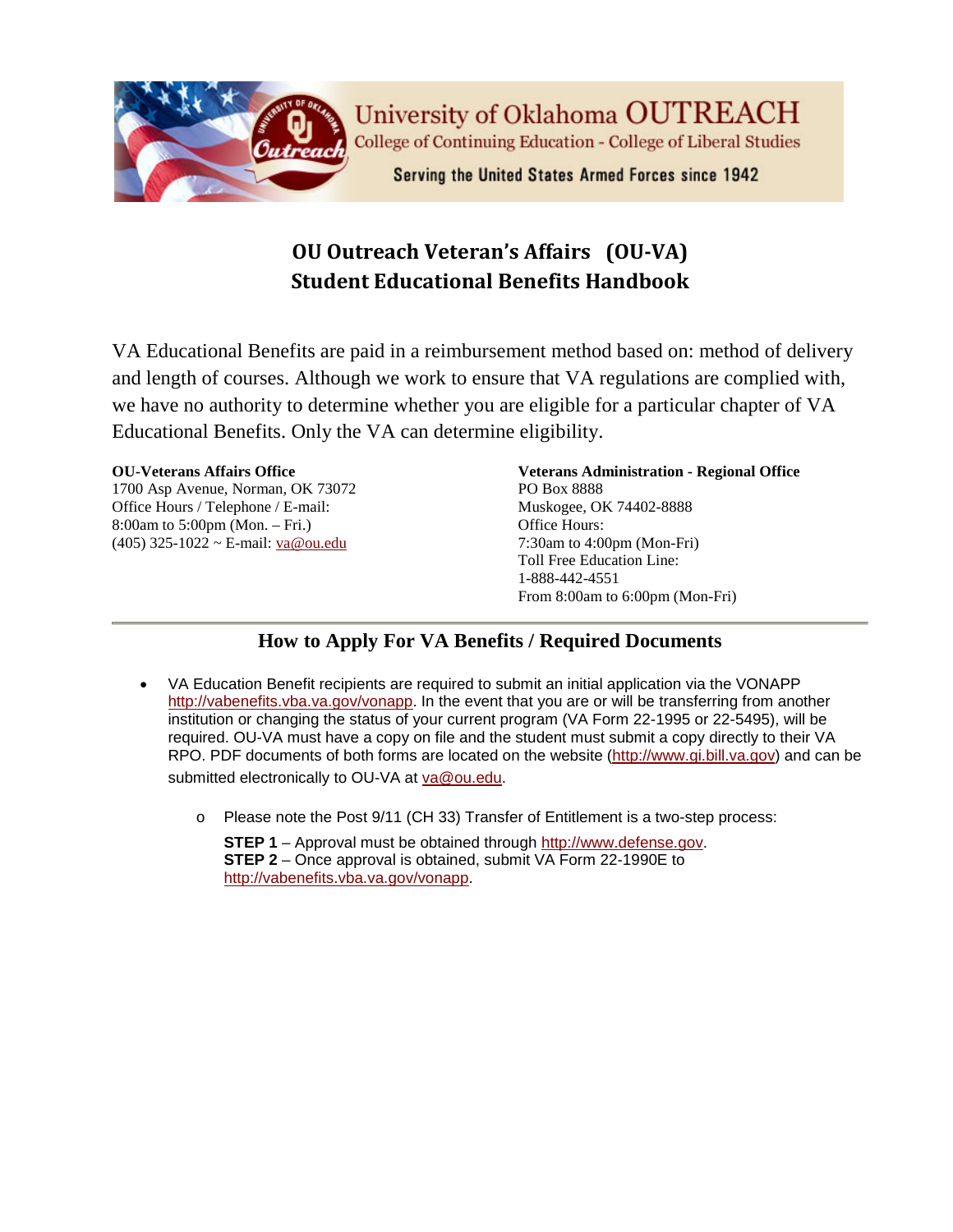#### **Required documents needed for OU-VA student verification process**

- **OU-VA must have the following documents before processing**:
	- $\circ$  Certificate of Eligibility (CoE), obtained directly from the VA by the student and submitted to OU-VA. Vocational Rehabilitation (CH 31) students must submit a signed approval (VA Form 28-1905) form from their current Vocational Rehabilitation Counselor.
	- o OU-VA will also accept a screenshot of education benefit information from the student's eBenefits website.
- **Student MUST submit a written request to [va@ou.edu](mailto:va@ou.edu) containing**:
	- o Student's Name
	- o Sooner ID
	- o Course and Section numbers of course(s) to be certified
	- o Term (Ex. Summer 2011)

#### **OU-VA Degree Plans**

- The VA requires the OU-VA to maintain a degree plan for each student's educational objective.
- You will be responsible for making sure the classes you enroll in are required courses. VA will NOT pay to repeat courses which have been successfully completed, regardless of when or where they were completed.
- You must notify OU-VA of all changes in degree plan pursuit. Adds, drops, or changes made to your schedule for course(s) previously certified.
- Take advantage of the EARLY ENROLLMENT PERIOD if you are a CONTINUING STUDENT. The earlier the OU-VA receives your request, the less likely you are to have a break in receiving your benefits. However, the OU-VA office cannot guarantee when you will be paid. Multiple schedule changes WILL CAUSE A DELAY in the processing of your benefits.

### **Benefits Payment Rates**

All Advanced Programs high intensity seminar courses are certified as full time from the add/drop date to the date that the last assignment is due, as reflected on the syllabus.

|                    | <b>Under Graduate</b> | <b>Under Graduate</b> | Graduate Spring & | Graduate Summer |
|--------------------|-----------------------|-----------------------|-------------------|-----------------|
|                    | Spring & Fall         | Summer                | Fall              |                 |
| % Time             | $1 - 3$               |                       | $1 - 2$           |                 |
| Less Than 1/2 Time | $4 - 5$               |                       |                   | N/A             |
| $\frac{1}{2}$ Time | b                     | 3-4                   | $4 - 5$           |                 |
| 3⁄4 Time           |                       |                       | $6 - 8$           |                 |
| <b>Full Time</b>   | 12 or greater         | 6 or greater          | 9 or greater      | 4 or greater    |

Reimbursement rates and housing rates and are not controlled by OU VA. To check current rates please go to: [http://www.gibill.va.gov](http://www.gibill.va.gov/) or contact your VA RPO.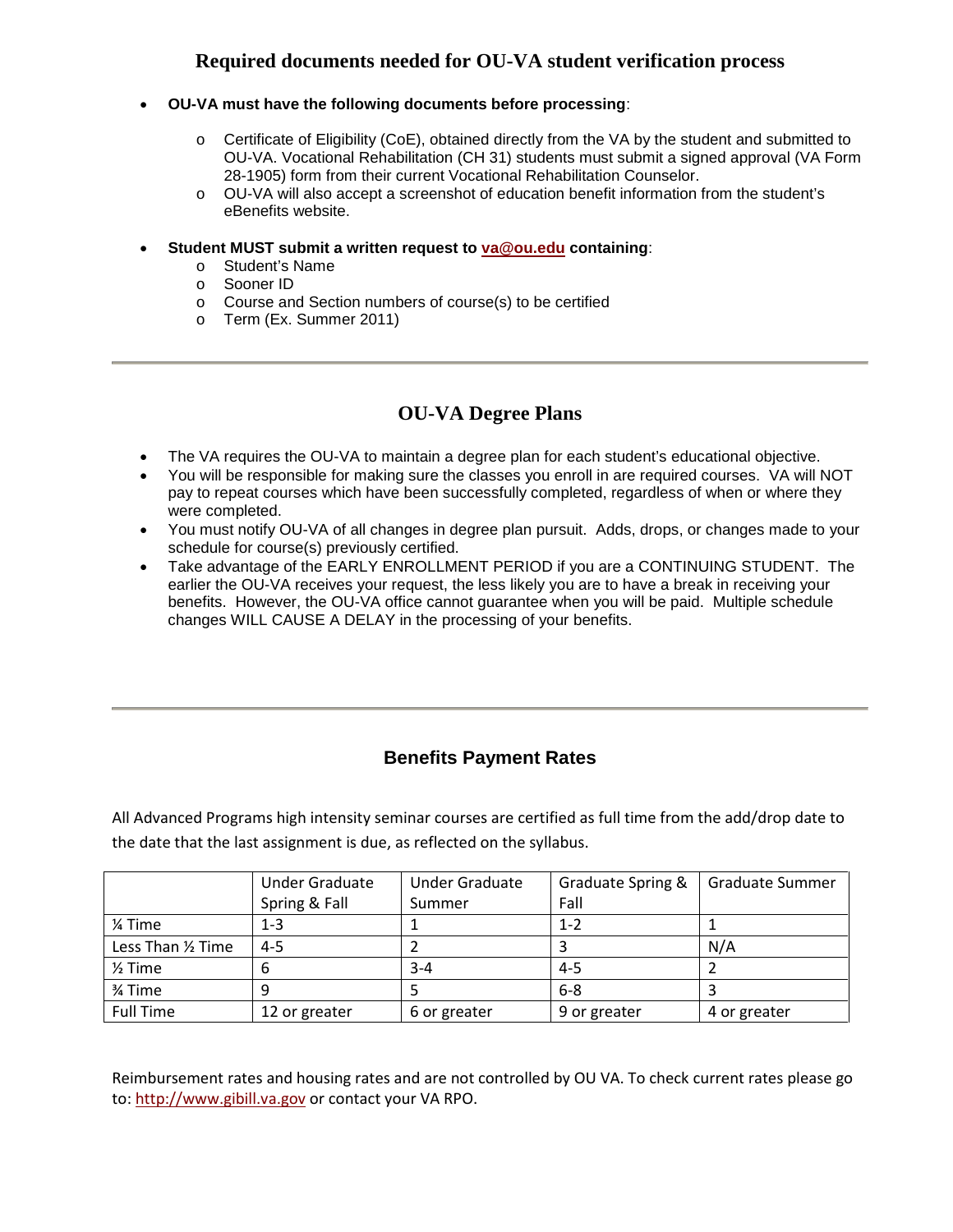#### **Monthly Verification Procedures**

Chapter 30 Benefits ONLY: You must verify enrollment monthly in order to receive your benefits. Courses may be verified through the WAVE Website at [http://www.gibill.va.gov](http://www.gibill.va.gov/) or by calling 888-823-2378.

#### **Financial Assistance**

For information regarding Financial Aid such as grants, loans, and scholarships, contact Financial Aid directly at 405-325-2929.

### **Tuition Assistance**

Active duty soldiers are not eligible to use Federal Tuition Assistance (TA) and the use of their full GI Bill benefits for the same course. However, the use of Tuition Assistance and Top Up is allowed.

Please contact the Education Services Officer at your local installation to begin the process of applying for Tuition Assistance, Top Up, or waivers.

#### **National Guard Tuition Waivers**

National Guard students may also be entitled to a National Guard Tuition Waiver. The waiver only covers the cost of tuition. Each student will be responsible for the assessed fees unless approved by their Education Service Officer. More information can be obtained through individual National Guard units. Once completed, the forms should be sent to the following:

Liberal Studies: Ms. Sheila Gibson [\(sgibson@ou.edu\)](mailto:sgibson@ou.edu)

Advanced Programs: Ms. Krissi Turley [\(keturley@ou.edu\)](mailto:keturley@ou.edu)